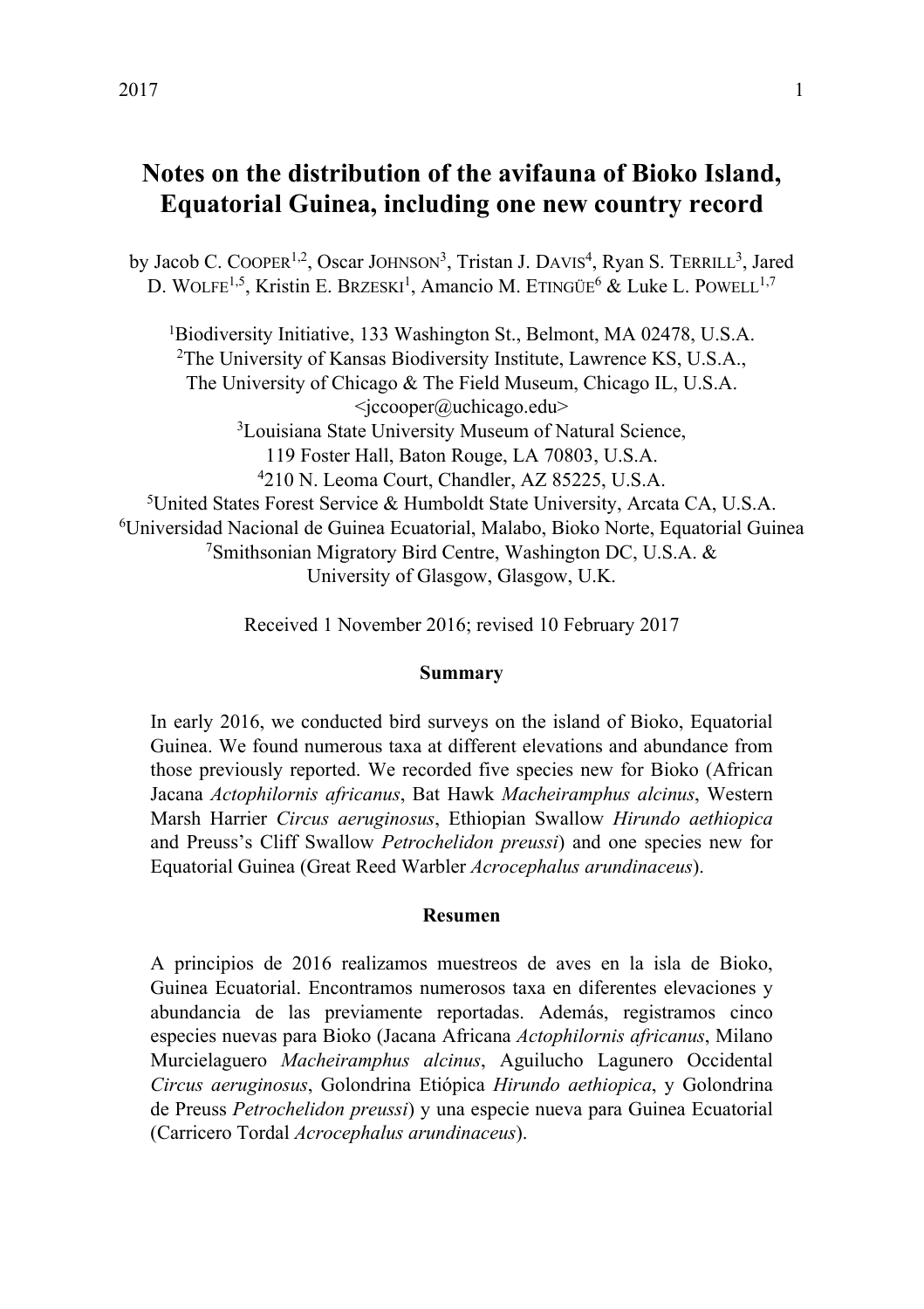#### **Introduction**

Bioko, a volcanic island of *c.* 2000 km2, 36 km from adjacent mainland Cameroon, is unique among the Gulf of Guinea islands in that it is a continental island. This has resulted in its possessing a diverse fauna isolated by vicariance, rather than a depauperate fauna derived from overseas colonists (Amadon 1953, Jones 1994, Pérez del Val *et al*. 1994, Pérez del Val 1996). The species richness on Bioko is thus higher than on other Gulf of Guinea islands, and many of the species found there range widely throughout the equatorial Afromontane forests (Borrow & Demey 2014). The birds of Bioko were first documented during several expeditions in the mid- to late 1800s and early 1900s, expeditions that also led to the initial descriptions of many African taxa (Fraser 1843a, 1843b, 1843c, Strickland 1844, Jardine 1851, Alexander 1903, Salvadori 1903, Ogilvie-Grant 1904, Amadon 1953). The island's bird list was formalized almost a century later by Pérez del Val, who performed mist-netting surveys throughout Bioko (Pérez del Val *et al*. 1994, Pérez del Val 1996, 2001).

 Cooper *et al*. (2016) found many species on Bioko, particularly Palaearctic migrants, at different densities from those reported in Pérez del Val's and earlier surveys. Similarly, several species have been found at higher elevations than during the 1990s surveys and potentially represent elevational shifts (Pérez del Val 1996, Cooper *et al*. 2016). Density and elevation shifts may be associated with increased anthropogenic disturbance in Equatorial Guinea (<https://www.cia.gov/library/publica tions/the-world-factbook/geos/ek.html>, consulted 15 Jun 2016), but more study is needed. Here, we present new accounts of the birds of Bioko and highlight differences in densities and distributions from previous reports.

#### **Methods**

The results presented here stem from two parallel biological inventories on Bioko in January 2016. One focused on audiovisual and mist-netting surveys and was performed by the Biodiversity Initiative (<www.biodiversityinitiative.org>) consisting of JCC, JDW, KEB, AME and LLP. The second was performed by OJ, TJD and RST, and involved audiovisual and mist-netting surveys as part of a Louisiana State University Museum of Natural Science (LSUMNS) and University of Kansas Biodiversity Institute (KU) scientific expedition to obtain modern specimens and genetic material from the island's taxa. Specimens were selected to represent the breadth of avian diversity present on Bioko, but no more than about six individuals of any given taxon were collected from any given locality to avoid adversely affecting populations. Both survey groups used varying numbers of 12-m mist-nets to capture birds and complemented netting with audiovisual surveys in the vicinity of Malabo, Pico Basilé, Luba, Moka and Ureca (Table 1, Fig. 1). Informal daily surveys were performed at survey sites to determine species presence and abundance, with all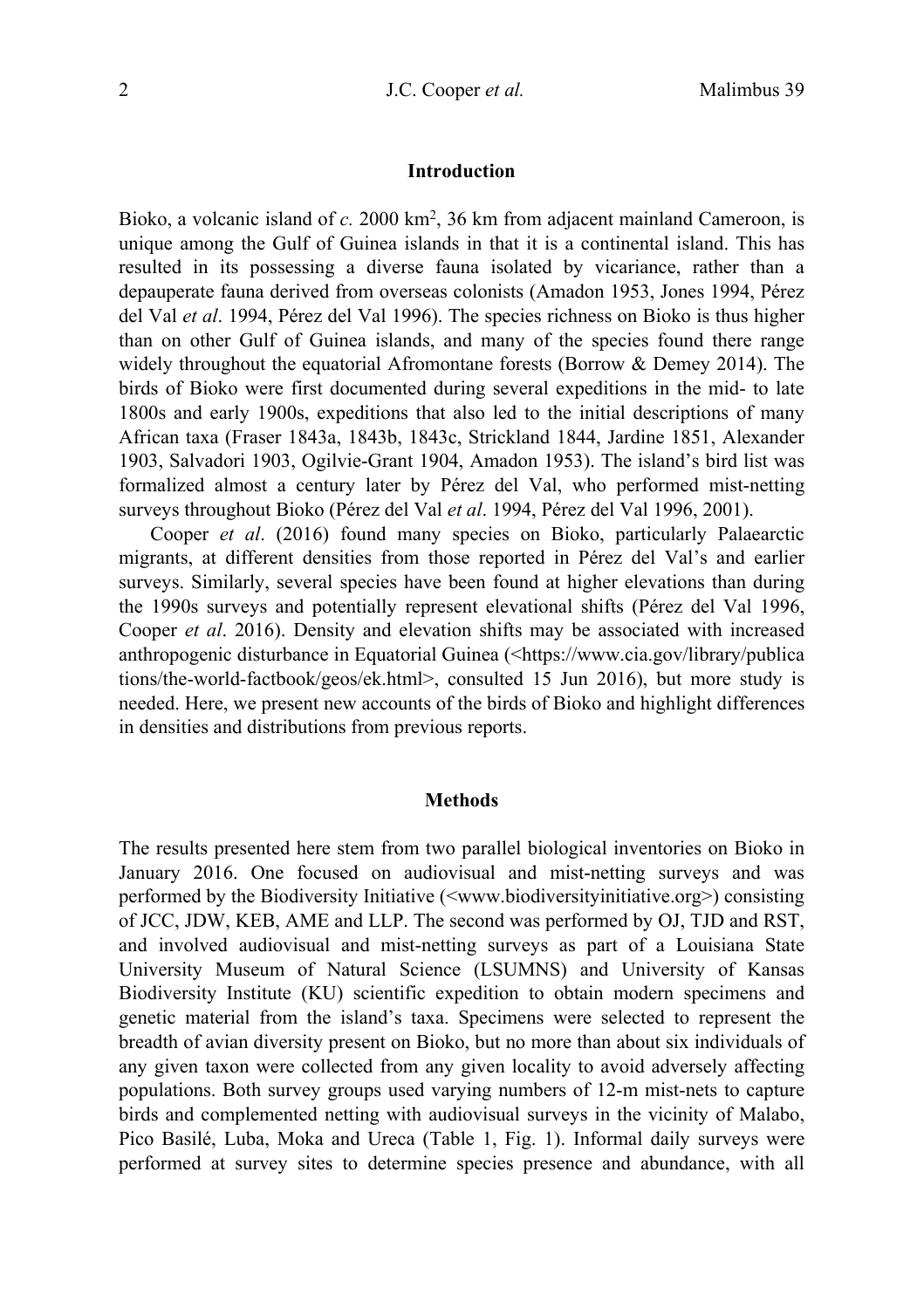2017 Birds of Bioko 3

survey and incidental audiovisual data entered into the publicly accessible eBird database (Sullivan *et al*. 2009). Birds were photographed and audio-recorded opportunistically, and all photographs and recordings were archived at the Macaulay Library (ML) in relevant eBird checklists. The teams were separated for about a week, when the Biodiversity Initiative surveyed the Gran Caldera de Luba and the LSUMNS/KU group stayed at the Moka Research Station.

|               | <b>No. Locality</b>               |       | <b>Coordinates</b> | Elevation | <b>Dates</b>       | Audiovisual | Net.     |
|---------------|-----------------------------------|-------|--------------------|-----------|--------------------|-------------|----------|
|               |                                   | °N    | °E                 | (m)       | surveyed           | hours       | hours    |
|               | Malabo                            | 3.751 | 8.778              | $1 - 300$ | 4, 31 Jan          | 18.2        | $\theta$ |
| $2^{1}$       | Pico Basilé foothills             | 3.675 | 8.862              | 900       | 17 Jan             | 1.5         | $\Omega$ |
| $\mathcal{E}$ | Pico Basilé summit                | 3.587 | 8.761              | 2650-3010 | 17 Jan, 1 Feb      | 59.5        | c.10     |
| 4             | Luba (town)                       |       | 3.467 8.579        |           | 26, 29, 31 Jan     | 4.5         | 0.5      |
| 5             | Moka Research Station 3.357 8.661 |       |                    | 1375–1550 | $19 - 30$ Jan      | 133         | c.645    |
| 6             | Caldera de Luba                   |       | 3.355 8.500        | 500-1100  | $23 - 28$ Jan      | 203.2       | 560      |
| 7             | Pico Biao                         | 3.351 | 8.641              | 1400-2000 | 30 Jan             | 5           | $\Omega$ |
| 8             | Moraka                            | 3.258 | 8.486              | $1 - 300$ | $28-29$ Jan        | 60          | $\Omega$ |
| 9             | Ureca                             | 3.255 | 8.584              | $1 - 300$ | $26 - 27$ , 29 Jan | 18.5        | c.50     |
| 10            | Moaba                             | 3.234 | 8.624              |           | $29 - 30$ Jan      | 13          | c.30     |

**Table 1. Field survey effort on Bioko in 2016.** 



**Figure 1. A map of study sites on Bioko, with an approximation of the 1000 m contour (dotted line). Localities numbered as in Table 1.**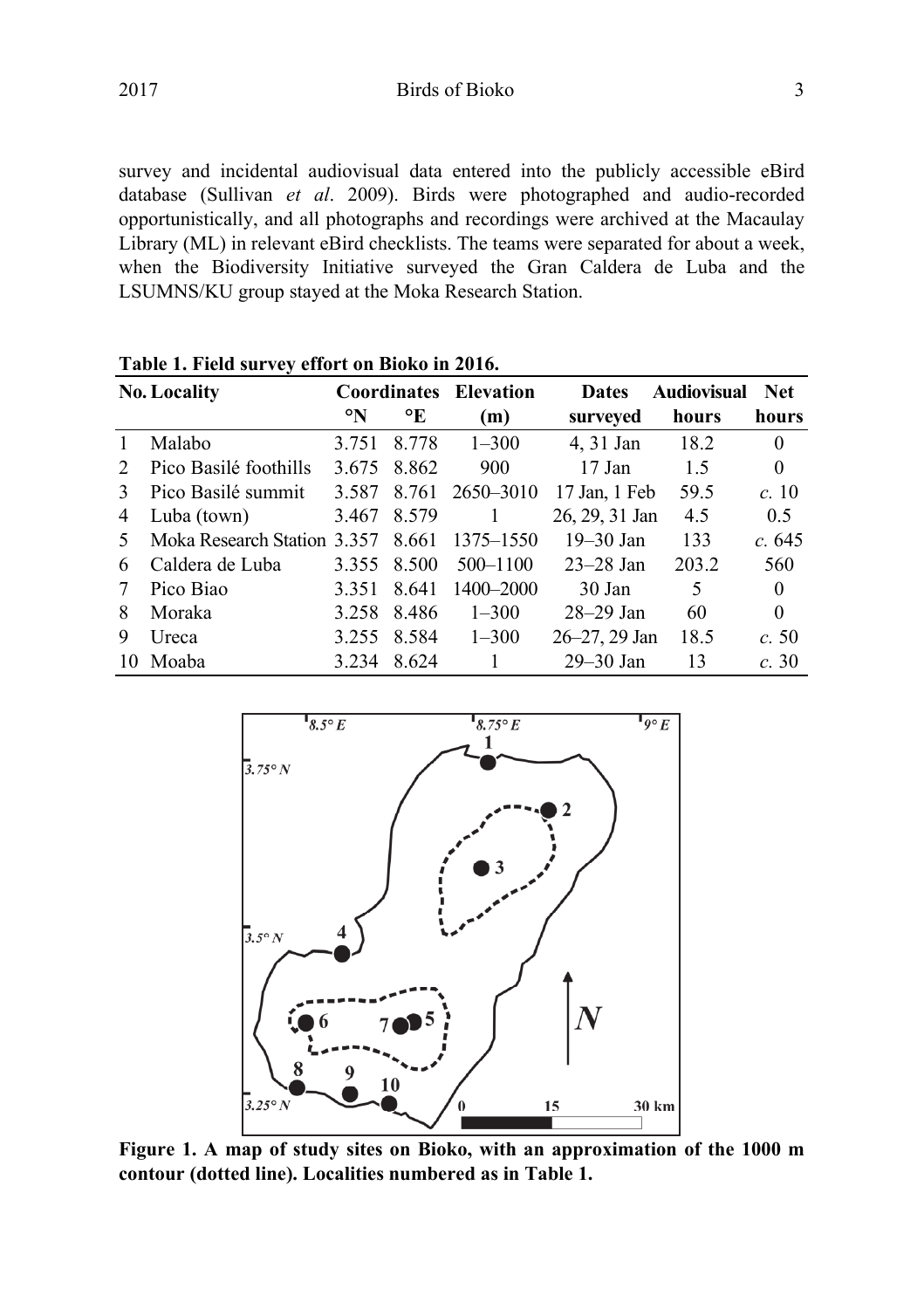## **Species Accounts**

The following accounts present significant records requiring discussion; a full checklist of the species detected at each locality can be found in Appendix 1.

*Pernis apivorus* **European Honey-Buzzard.** OJ observed one at the Moka Research Station on 27 Jan, followed by two birds photographed by OJ and RST at the same locality on 29 Jan. It is unclear if this species is an occasional or regular winter visitor to Bioko. Previously reported only twice (Pérez del Val 1996).

*Macheiramphus alcinus* **Bat Hawk.** One observed and photographed by JCC, OJ, RST, JDW, KEB and LLP at the Plantación de Sampaka on the north side of Malabo (*c.* 200 m) on 31 Jan. It was hunting at dusk as fruit bats headed out to feed and was last seen heading north after catching a Straw-coloured Fruit Bat *Eidolon helvum*. This represents the first record for Bioko. The species is known from adjacent mainland Cameroon and Equatorial Guinea (Borrow & Demey 2014).

*Circus aeruginosus* **Eurasian Marsh Harrier.** One seen by JCC, OJ, RST, JDW and LLP on 17 Jan, photographed by OJ as it flew over the grasslands on the upper slopes of Pico Basilé (*c*. 2500 m). First record for Bioko; known from adjacent mainland Cameroon and mainland Equatorial Guinea (Borrow & Demey 2014).

*Actophilornis africanus* **African Jacana.** On 27 Jan, RST and Melanie Croce (Bioko Biodiversity Protection Program: BBPP) flushed an African Jacana at the lagoon at the confluence of the rivers Bacá, Olabaita, Socamieba and Töloá, just east of Ureca (Fig. 2). This represents the first record for Bioko. The species is common on the adjacent mainland in Cameroon and Equatorial Guinea (Borrow & Demey 2014).

*Caprimulgus* **sp.** One primary flight feather from an unknown nightjar species was found along a trail just north of Ureca (*c.* 300 m altitude) on 26 Jan by OJ and RST. A comparison of the feather with specimens at LSUMZ found that it was a close, but not perfect, match to *C. europaeus*. However, any species of nightjar would be rare on Bioko, and thorough night surveys are needed to determine the status of this genus on the island.

*Schoutedenapus* **sp.** After a few swifts with long slender wings, long forked tails and ashy brown bodies had been seen in the vicinity of the Moka Research Station, OJ and RST photographed two on 23 Jan and one on 25 Jan (Fig. 2). These photographs were compared to specimens of *Apus* and *Schoutedenapus* swifts at LSUMNS; they match *Schoutedenapus*. Since *S. myoptilus poensis* is the only *Schoutedenapus* known from the Gulf of Guinea region, these photographs likely refer to this taxon, although more photographs, recordings and particularly specimens from Bioko are imperative to understand fully which species are present and determine their status. Although *S. myoptilus* has been reported from adjacent Cameroon (Dowsett & Dowsett-Lemaire 2001) and from Mount Moco, Angola (Brooke 1971), records which might refer to the subspecies *poensis*, this subspecies has not been confirmed anywhere in  $> 50$  years (Wells 1968, Pérez del Val 1996). It has only been collected by two ornithologists on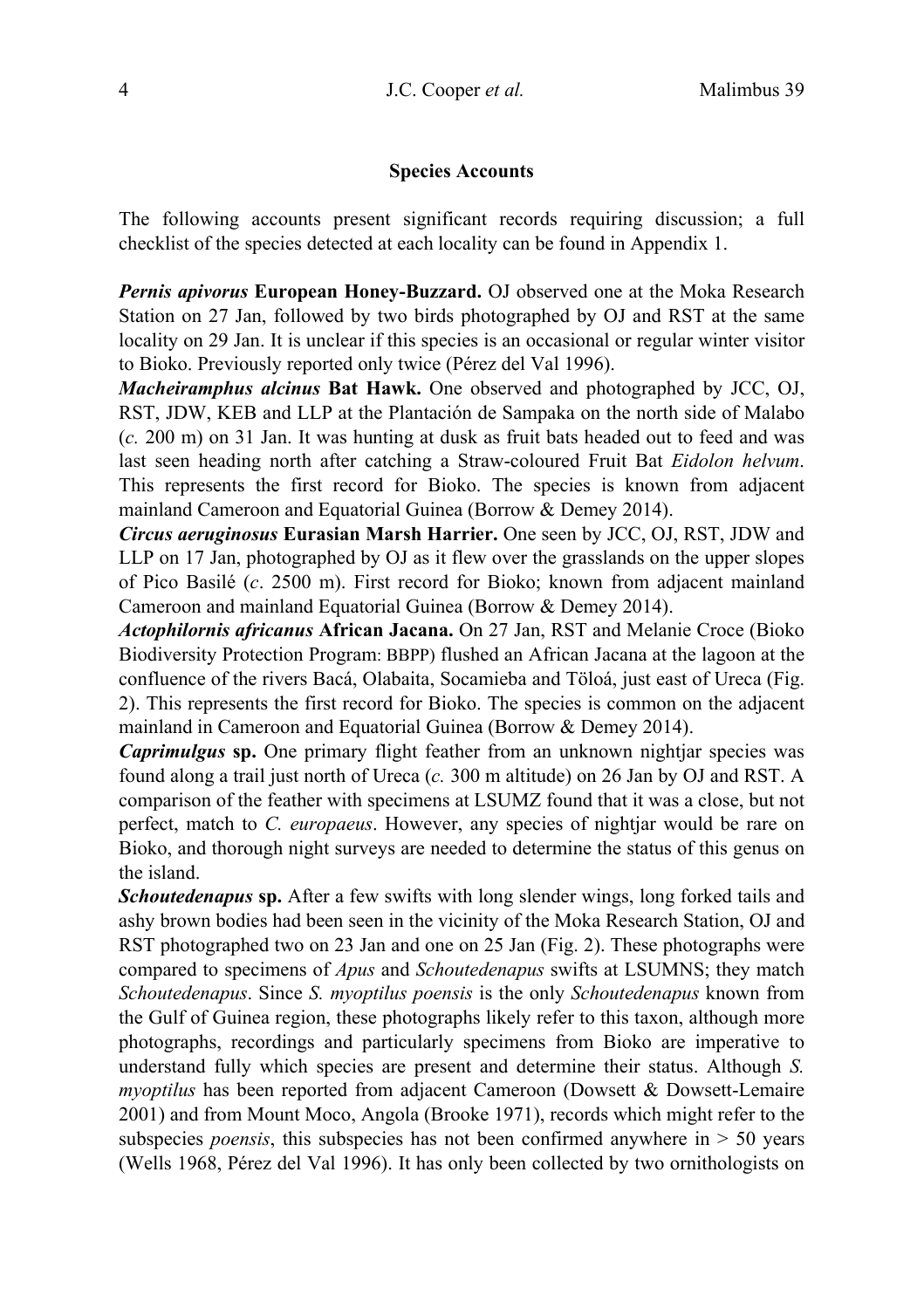Bioko: first by B. Alexander in 1902 at Sipopo (Alexander 1903) and then by E. Seimund in 1903–4 at Fishtown (Bannerman 1933). Our photographs currently represent the only records of any *Schoutedenapus* above 100 m elevation on Bioko (Pérez del Val 1996).



**Figure 2. Left: African Jacana** *Actophilornis africanus* **near Ureca, Bioko, 27 Jan 2016. Right:** *Schoutedenapus* **sp., possibly** *S. myoptilus poensis* **near Moka, Bioko, 23 Jan 2016. Photos: RST.** 

*Apus* **spp.** Flocks containing several species of swift were frequently observed near the Moka Research Station. One species was the Common Swift *Apus apus*, but with it were swifts with longer forked tails and entirely dark throats, which we believe were Fernando Po Swifts *Apus sladeniae*. Flocks of similar, large dark *Apus* swifts were seen within the Caldera de Luba at *c.* 1000 m, on 25 Jan 2016 by JCC and near the summit of Pico Biao (*c.* 2000 m) on 23 Dec 2014 by JCC, LLP and JDW. This species is extremely difficult to separate from the African Black Swift *A. barbatus*, which could occur in adjacent continental regions (Borrow & Demey 2014), and identification is further complicated by uncertainty surrounding the status and distribution of *Apus* species in West and central Africa. At present, specimens identified as *A. sladeniae* exist from Fishtown, Bioko (the six type specimens: Ogilvie-Grant 1904), Obudu Plateau in Nigeria (Parker 1971), Bakossi Mountains in Cameroon (Bannerman 1933, Parker 1971; specimens originally described as *A. melanonotus* by Reichenow 1907) and Mount Moco in Angola (Traylor 1963; two specimens originally assigned to *A. barbatus roehli* but reassigned to *A. sladeniae* by Brooke 1970). Given the extreme difficulty in the identification of *Apus* swifts in central Africa, sight records of swifts from mainland Equatorial Guinea (Dowsett-Lemaire & Dowsett 1999, Cooper *et al*. 2016), Liberia and Príncipe Island (<http://www.hbw.com/node/467191>, consulted 22 Dec 2016), as well as a breeding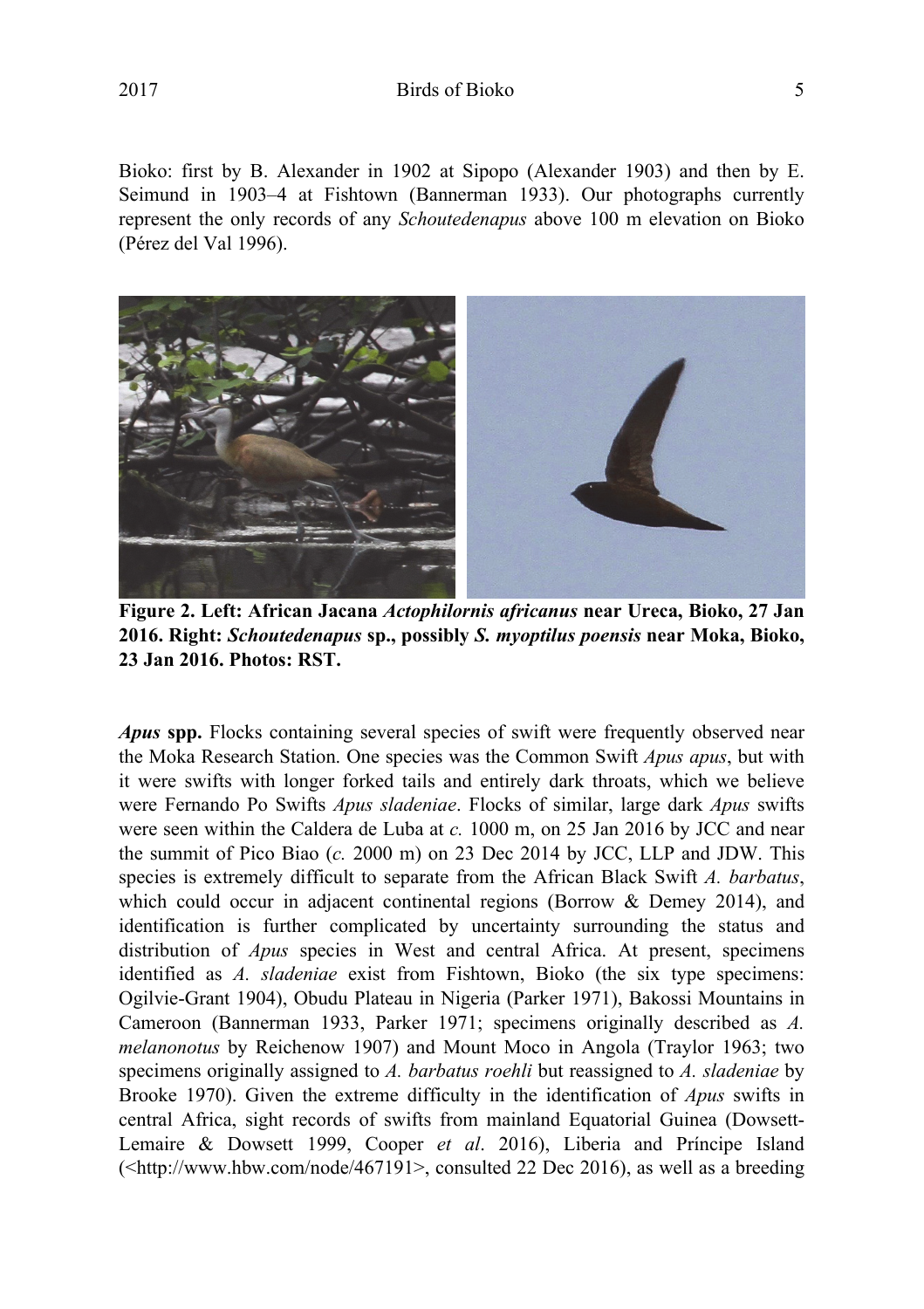population at Mount Soque and Njelo Mountain in Angola (Mills & Dean 2007), should all be considered unidentified pending a morphological and genetic analysis to determine whether the name *A. sladeniae* is applicable to populations on the African mainland or if the taxon is restricted to Bioko. This uncertainty further underscores the need for modern specimens with associated sound recordings.

*Halcyon badia* **Chocolate-backed Kingfisher.** Hitherto recorded on Bioko only below 300 m. We repeatedly heard these shy kingfishers within the Caldera de Luba at Hormigas Camp (*c.* 530 m) and North Camp (*c.* 1070 m). This region has been surveyed frequently (Pérez del Val *et al*. 1994, Pérez del Val 1996), but it is unknown whether they simply went undetected previously or if they are recent immigrants to the highlands. In addition, OJ and RST noted high densities of this species in the limestone forest at Moaba (<100 m) on 30 Jan 2016, which may indicate that this habitat is important for this taxon on Bioko.

*Hirundo preussi* **Preuss's Cliff Swallow.** First detected near the town of Luba on 21 Jan, when a small group of *c.* 10 individuals flew in to drink from a puddle inside a private oil and gas facility (JCC, JDW, KEB, AME, LLP). On 31 Jan, JCC, OJ, TJD, RST, JDW, KEB and LLP found and photographed a colony of about five pairs with nests on a bridge over the mouth of the Río Tiburones just north of Luba. These represent the first records for Bioko. Known from adjacent Cameroon (Borrow & Demey 2014) and recently documented breeding as far south as Mbini in continental Equatorial Guinea (Cooper *et al*. 2016).

*Hirundo aethiopica* **Ethiopian Swallow.** Four birds in Malabo, one of which was photographed by JCC, on 3 Jan. Further work revealed that this species was common in the lowlands (<150 m) near Luba and Ureca, Bioko Sur. First records for Bioko. Because most recent work on the island has focused on the highlands and interior forests, it is likely that this species has been overlooked. It is expanding within central Africa and was recently recorded for the first time in mainland Equatorial Guinea, where it now appears to be established (Turner 2004, Cooper *et al*. 2016).

*Anthus trivialis* **Tree Pipit.** Regularly detected in the agricultural fields near the Moka Research Station throughout Jan 2016. Previously, reported only occasionally from the Moka Highlands (Pérez del Val 1996). More data are required to determine if it is an irruptive or regular island visitor.

*Acrocephalus arundinaceus* **Great Reed Warbler.** One individual audio-recorded by JCC near the summit of Pico Biao (*c.* 2000 m) on 30 Jan (ML24199741). A brief sighting of the bird revealed that it was a large warbler with a dark eyeline below the pale supercilium, white throat and rufous back with browner wings and tail. First record for Equatorial Guinea. The species regularly winters in tropical Africa, including adjacent mainland Cameroon (Borrow & Demey 2014).

*Phylloscopus trochilus* **Willow Warbler.** We found this species to be common in the highland scrub on the island. Our maximum daily count was four birds on the upper slopes of Pico Biao (*c.* 1800 m and higher; Fig. 3) on 30 Jan, but we also observed it with most mixed-species flocks of small insectivores on Pico Basilé on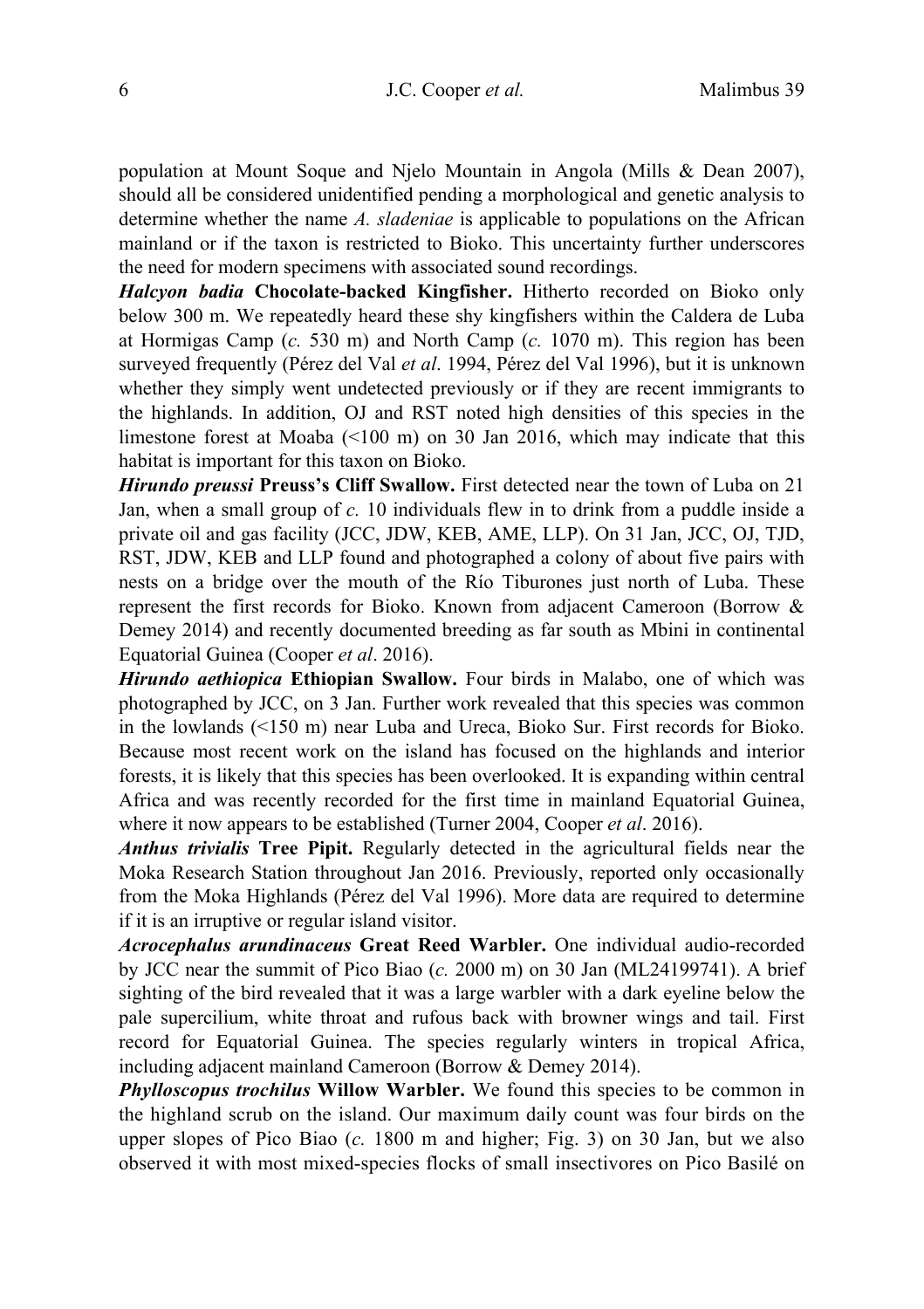17 Jan. Only five previous records, of which four were in the highlands (Pérez del Val 1996, Cooper *et al*. 2016). This species appears to have increased on the island since 1996.

*Anthreptes seimundi* **Little Green Sunbird.** This species is listed as occurring on Bioko only below 400 m (Pérez del Val 1996), but it was recently reported at *c.* 800 m at an unspecified location within the Caldera de Luba (<http://ebird.org/ebird/view/ checklist/S25225266>, consulted 25 May 2016). Despite seeing small, dull-coloured sunbirds from our first day in the Caldera de Luba, we were unable to confirm their identification as Little Green Sunbirds until we netted two males at *c.* 1100 m within the caldera at American Camp on 26 Jan (specimens KU132366, KU132367). After becoming aware of their presence in the highlands, we began to encounter the birds regularly and subsequently recorded them at Hormigas Camp (530 m). OJ, TJD and RST also mist-netted one at the Moka Research Station at *c.* 1400 m, on 23 Jan (LSUMZ189920), and soon became aware that they were common in the area. This species is likely a common resident or altitudinal migrant throughout the Bioko highlands and was possibly overlooked by previous expeditions because of its inconspicuous plumage and habits.

*Cinnyris chloropygius* **Olive-bellied Sunbird.** OJ, TJD and RST mist-netted one male at the Moka Research Station (*c.* 1400 m) on 27 Jan 2016 (KU132261). Previously known on Bioko only below 500 m (Pérez del Val 1996).



**Figure 3. Willow Warbler** *Phylloscopus trochilus* **on the upper slopes of Pico Biao, 30 Jan 2016. Photo: JCC.**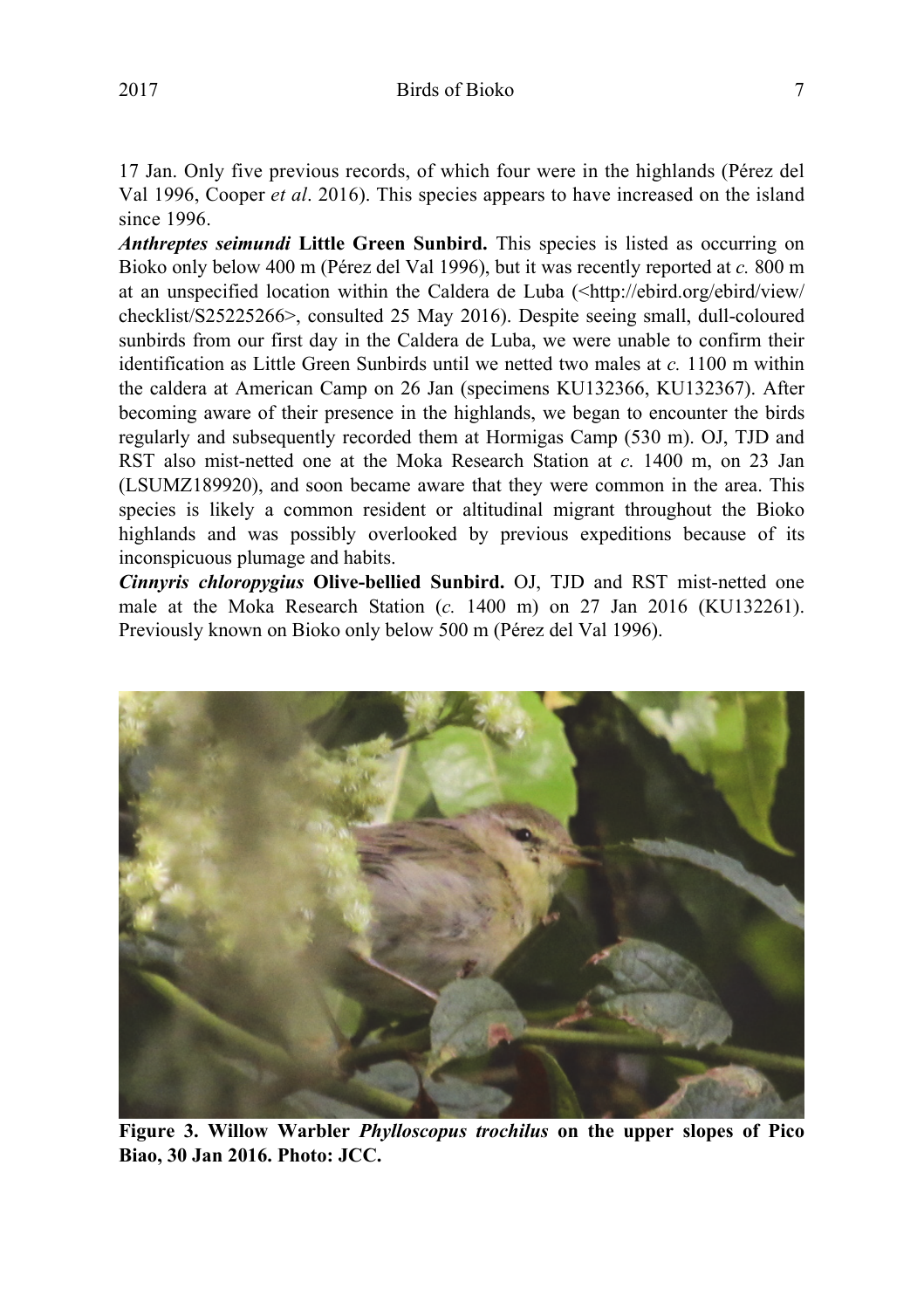*Cinnyris minullus* **Tiny Sunbird.** OJ and RST photographed one of two territorial males seen near the Moka Research Station (*c*. 1400 m) between 20 and 29 Jan. Previously known on Bioko only below 800 m (Pérez del Val 1996).

#### **Discussion**

We think that the changes in the status and distribution of species outlined in this paper result from a combination of anthropogenic and environmental factors, as well as improvements in detection methods. Although many of these areas have previously been surveyed intensively, these surveys were completed before recordings of African bird vocalizations were widely available (*e.g.* Chappuis 2000). As recording equipment and identification resources have improved, detection and identification rates have increased. Some vocal species detected at high elevations (*e.g.* Chocolatebacked Kingfisher) might have been missed by previous surveys if they visited during the non-breeding season for highland populations (Serle 1981) or focused on mistnetting or collecting and less on detecting species vocally. Other species, especially the two swallows new to the island, probably represent recent invasions by expanding populations (Turner 2004, Cooper *et al*. 2016). Many of these expansions appear to be due to anthropogenic activity (*e.g*. forest clearing associated with road building, agriculture, settlement and other developments), and these species would have little difficulty reaching Bioko.

 In addition to the two swallows, two other first records for the island (African Jacana and Bat Hawk) were found in the Bioko lowlands. Given that the majority of recent ornithological work has focused on the island's highlands, more work in the lowlands is warranted to assess the status and distribution of species here. New lowland surveys would also provide a comparison to earlier surveys, and reveal whether inconspicuous and seldom caught taxa are more common than previously noted, as we found during our montane work.

 Future efforts should be devoted to the swifts, with an emphasis on locating nesting areas and obtaining topotypes associated with tissue samples, sound recordings and photographs. These could then be used to clarify the identity of the swifts we saw and of nearby mainland populations.

## **Acknowledgments**

Funding was provided by the Afro-American University of Central Africa, the Louisiana State University Museum of Natural Science, Marathon Oil, a National Geographic Waitt Grant, Noble Energy, StoneHill Education, UNICON Construction, the University of Kansas Biodiversity Institute, and our supporters on Kickstarter.com. We thank the BBPP, particularly D. Venditti, D. Montgomery, D.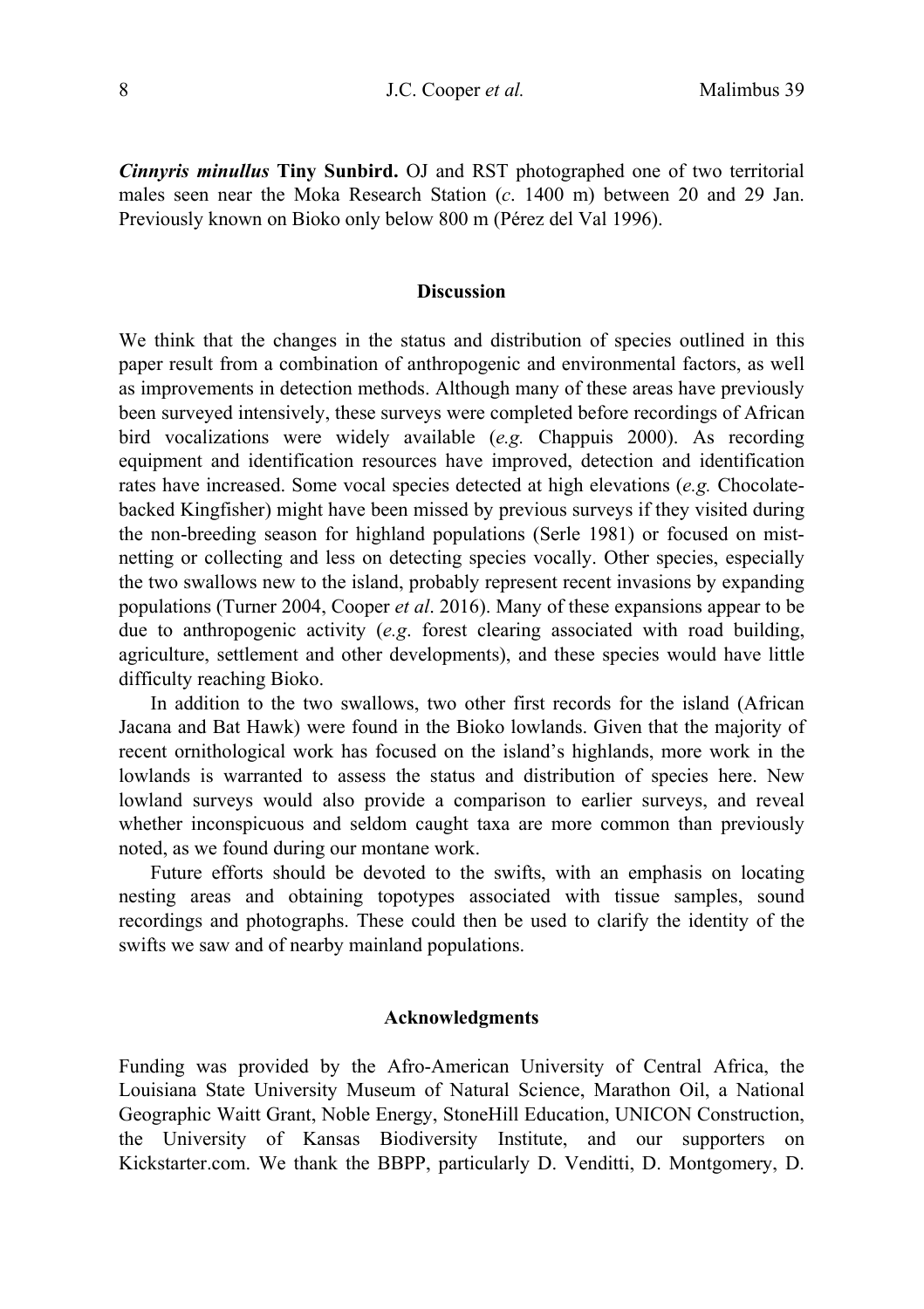2017 Birds of Bioko 9

Cronin, M. Croce and K. Gonder, for their extensive logistical support on the island. We also thank M. Ferro, the Instituto Nacional de Desarrollo Forestal y Manejo del Sistema de Áreas Protegidas, the Universidad Nacional de Guinea Ecuatorial, J. Bates and J.V. Remsen for additional assistance. The Dirección General de Protección y Guardería Forestal and the Universidad Nacional de Guinea Ecuatorial provided specimen collection and export permits. This manuscript benefitted from reviews by P.J. Jones and J. Pérez del Val, and comments from R. Demey.

### **References**

- ALEXANDER, B. (1903) On the birds of Fernando Po. *Ibis* 45: 330–403.
- AMADON, D. (1953) Avian systematics and evolution in the Gulf of Guinea. *Bull. Am. Mus. Nat. Hist.* 100: 393–452.
- BANNERMAN, D.A. (1933) *The Birds of Tropical West Africa*, vol. 3. Crown Agents, London.
- BORROW, N. & DEMEY, R. (2014) *Birds of Western Africa*. 2nd ed., Princeton University Press, Princeton.
- BROOKE, R.K. (1970) Geographical variation and distribution in *Apus barbatus*, *Apus bradfieldi* and *Apus niansae*. *Durban Mus. Novit*. 8: 363–374.
- BROOKE, R.K. (1971) Geographical variation and distribution in the swift genus *Schoutedenapus*. *Bull. Br. Orn. Club* 91: 25–28.
- CHAPPUIS, C. (2000) *African Bird Sounds. Birds of North, West, and Central Africa*. 11 CDs. Société d'Etudes Ornithologiques de France, Paris.
- COOPER, J.C., POWELL, L.L. & WOLFE, J.D. (2016) Notes on the birds of Equatorial Guinea, including nine first country records. *Bull. Afr. Bird Club* 23: 152–163.
- DOWSETT, R.J. & DOWSETT-LEMAIRE, F. (2001) First records of Scarce Swift *Schoutedenapus myoptilus* and Grass Owl *Tyto capensis* from Mt Cameroon. *Malimbus* 23: 110–111.
- DOWSETT-LEMAIRE, F. & DOWSETT, R.J. (1999) Birds of the Parque Nacional de Monte Alen, mainland Equatorial Guinea, with an updating of the country's list. *Alauda* 67: 179–188.
- FRASER, L. (1843a) On some new species of birds from Fernando Po. *Proc. Zool. Soc. London*: 3–5.
- FRASER, L. (1843b) On eight new species of birds from Western Africa. *Proc. Zool. Soc. London*: 16–17.
- FRASER, L. (1843c) On various species of birds procured on the west coast of Africa. *Proc. Zool. Soc. London*: 51–53.
- JARDINE, W. (1851) Birds of Western Africa, collections of L. Fraser, Esq. *Contrib. Orn.* 1851: 151–156.
- JONES, P.J. (1994) Biodiversity in the Gulf of Guinea: an overview. *Biodivers. Conserv*. 3: 772–784.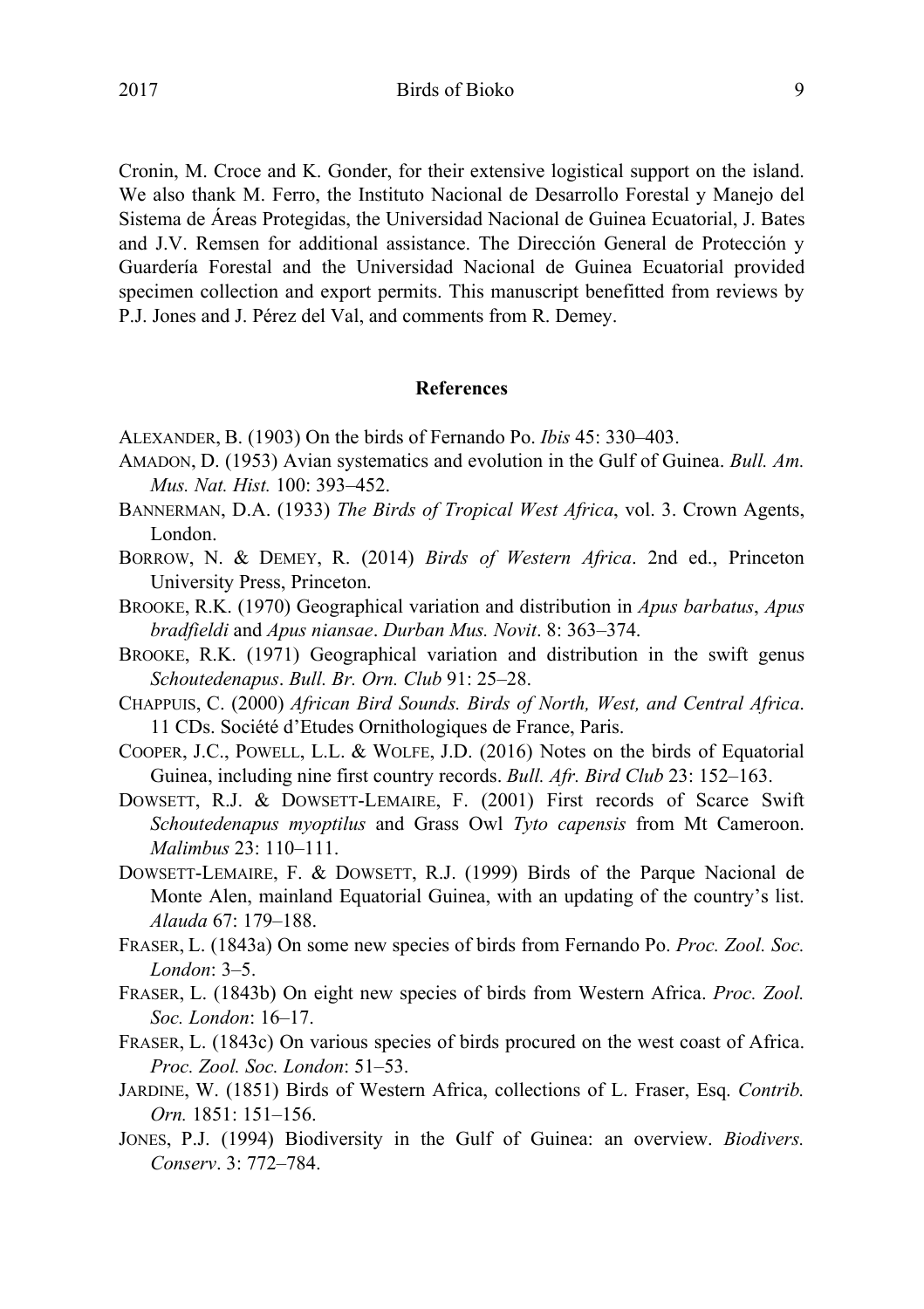- MILLS, M.S.L. & DEAN, W.R.J. (2007) Notes on Angolan birds: new country records, range extensions and taxonomic questions. *Ostrich* 78: 55–63.
- OGILVIE-GRANT, W.R. (1904) Description of two new species from Fernando Po. *Bull. Br. Orn. Club* 91: 152–153.
- PARKER, R.H. (1971) Fernando Poo Black Swift *Apus barbatus sladeniae* (Ogilvie-Grant) recorded from Nigeria. *Bull. Br. Orn. Club* 91: 152–153.
- PÉREZ DEL VAL, J. (1996) *Las Aves de Bioko, Guinea Ecuatorial: Guía de Campo*. Edilesa, León.
- PÉREZ DEL VAL, J. (2001) Equatorial Guinea. Pp. 265–272 *in* EVANS, M.I. & FISHPOOL, L.D.C. (eds) *Important Bird Areas in Africa and associated islands: priority sites for conservation*. Pisces, Newbury.
- PÉREZ DEL VAL, J., FA, J.E., CASTROVIEJO, J. & PURROY, F.J. (1994) Species richness and endemism of birds in Bioko. *Biodivers. Conserv.* 3: 868–892.
- REICHENOW, A. (1907) Zwei neue afrikanische Arten. *Orn. Monatsb.* 15: 60.
- SALVADORI, T. (1903) Contribuzioni alla omitologia delle isole del Golfo di Guinea. III. Uccelli di Anno-Bom e di Fernando Po. *Mem. Reale Accad. Sci. Torino* (2)53: 93–98.
- SERLE, W. (1981) The breeding season of birds in the lowland rainforest and in the montane forest of west Cameroon. *Ibis* 123: 62–74.
- STRICKLAND, H.E. (1844) Descriptions of some new species of birds brought by Mr. L. Fraser from Western Africa. *Proc. Zool. Soc. London*: 99–102.
- SULLIVAN, B.L., WOOD, C.L., ILIFF, M.J., BONNEY, R.E., FINK, D. & KELLING, S. (2009) eBird: a citizen-based bird observation network in the biological sciences. *Biol. Conserv*. 142: 2282–2292.
- TRAYLOR, M.A. (1963) Check-list of Angolan birds. *Mus. Dundo Publ. cult*. 61: 1–250.
- TURNER, A. (2004) Family Hirundinidae (Swallows and Martins) Pp. 602–685 *in*  HOYO, J. DEL, ELLIOTT, A. & CHRISTIE, D.A. (eds) *Handbook to the Birds of the World*, vol. 9. Lynx, Barcelona.
- WELLS, D.R. (1968) Zonation of bird communities on Fernando Poo. *Bull. Nig. Orn. Soc.* 5: 71–87.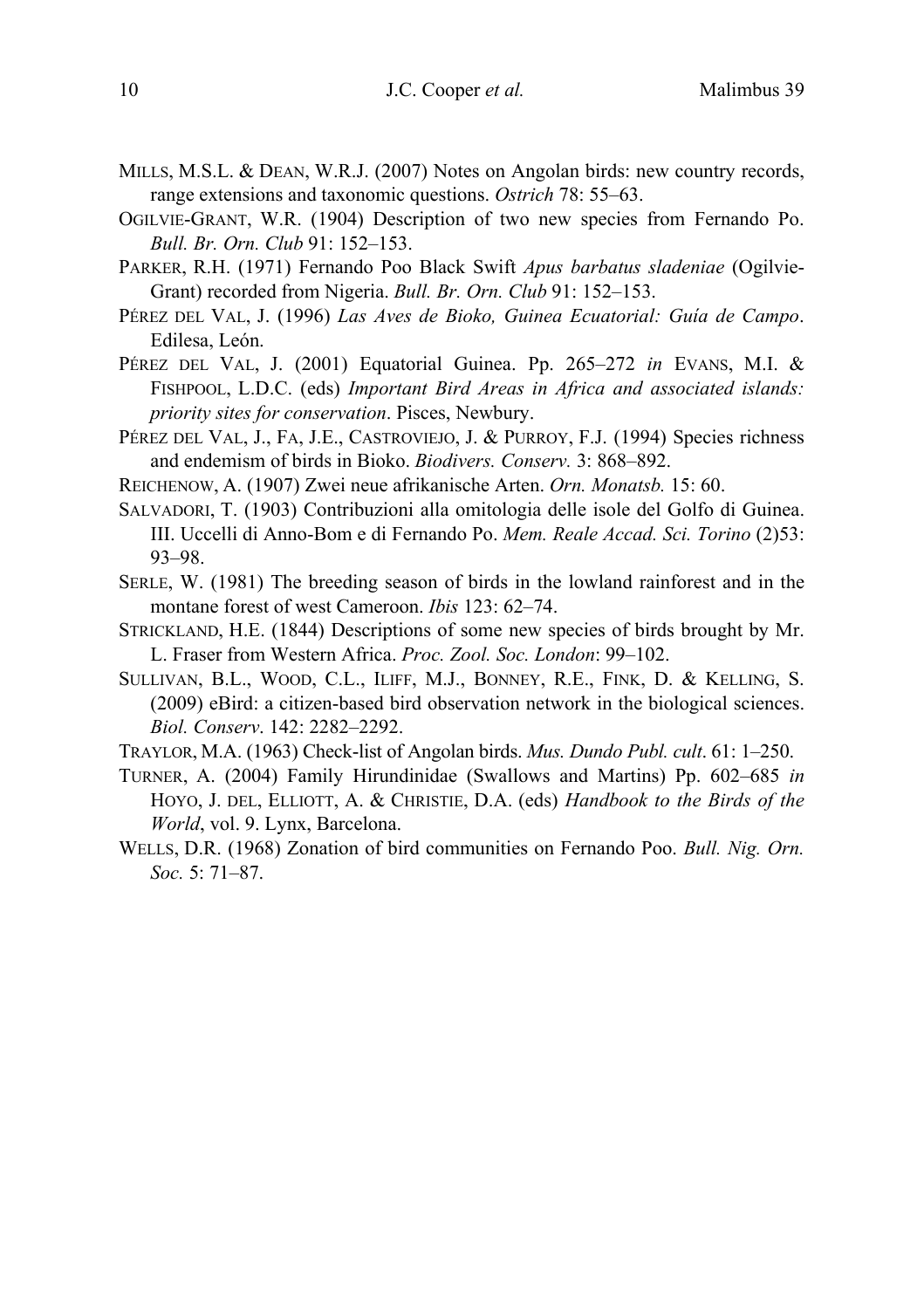# **Appendix 1**

**Species detected during fieldwork on Bioko in 2016, at localities numbered as in**  Table 1 and Fig. 1.  $\overline{B}$  = ringed by Biodiversity Initiative,  $K$  = specimen at **University of Kansas Biodiversity Institute, L = specimen at Louisiana State University Museum of Natural Science, P = photographed, R = audio recording, and S = sight or auditory record only (not detected by other means).**   $\mathbf{r}$ 

|                                               | 1 | $\mathbf{2}$ | 3 | 4 | 5            | 6 | 7 | 8 | 9 | 10 |
|-----------------------------------------------|---|--------------|---|---|--------------|---|---|---|---|----|
| Podicipedidae                                 |   |              |   |   |              |   |   |   |   |    |
| Tachybaptus ruficollis Little Grebe           |   |              |   |   |              |   | S |   |   |    |
| Phalacrocoracidae                             |   |              |   |   |              |   |   |   |   |    |
| Phalacrocorax africanus Long-tailed Cormorant |   |              |   |   |              |   |   | S | S |    |
| Ardeidae                                      |   |              |   |   |              |   |   |   |   |    |
| <b>Bubulcus ibis Cattle Egret</b>             | S |              |   | S |              |   |   |   |   |    |
| <b>Butorides striata Green-backed Heron</b>   |   |              |   |   |              |   |   | S | S |    |
| Egretta garzetta Little Egret                 |   |              |   |   |              |   |   | S |   |    |
| E. gularis Western Reef Heron                 | S |              |   | S |              |   |   | S | P | S  |
| Ardea cinerea Grey Heron                      |   |              |   |   |              |   |   | S |   |    |
| Threskiornithidae                             |   |              |   |   |              |   |   |   |   |    |
| Bostrychia hagedash Hadada Ibis               |   |              |   |   |              | S |   |   |   | S  |
| Pandionidae                                   |   |              |   |   |              |   |   |   |   |    |
| <b>Pandion haliaetus Osprey</b>               |   |              |   |   |              |   |   |   |   | S  |
| Accipitridae                                  |   |              |   |   |              |   |   |   |   |    |
| Pernis apivorus European Honey Buzzard        |   |              |   |   | P            |   |   |   |   |    |
| Macheiramphus alcinus Bat Hawk                | P |              |   |   |              |   |   |   |   |    |
| Milvus migrans aegyptius Yellow-billed Kite   | S |              |   | S | S            |   |   | S |   |    |
| Haliaeetus vocifer River Eagle                |   |              |   |   |              |   |   |   | P |    |
| Gypohierax angolensis Palm-nut Vulture        | S |              |   |   | $\mathbf{P}$ | S |   |   | S |    |
| Circus aeruginosus Eurasian Marsh Harrier     |   |              | P |   |              | S |   |   |   |    |
| Accipiter tachiro African Goshawk             |   |              |   |   | <b>LPR</b>   |   |   |   |   |    |
| Jacanidae                                     |   |              |   |   |              |   |   |   |   |    |
| Actophilornis africana African Jacana         |   |              |   |   |              |   |   |   | P |    |
| Scolopacidae                                  |   |              |   |   |              |   |   |   |   |    |
| Actitis hypoleucos Common Sandpiper           | S |              |   |   |              |   |   | S | S | S  |
| Tringa nebularia Greenshank                   |   |              |   |   |              |   |   | S |   |    |
| Laridae                                       |   |              |   |   |              |   |   |   |   |    |
| Sterna maximus Royal Tern                     | S |              |   |   |              |   |   |   |   |    |
| Anous stolidus Brown Noddy                    |   |              |   |   |              |   |   | P |   |    |
| Columbidae                                    |   |              |   |   |              |   |   |   |   |    |
| Treron calva African Green Pigeon             |   | S            | S |   | P            | S |   |   | S |    |
| Turtur tympanistria Tambourine Dove           | S | S            |   |   | L            | S |   |   | S |    |
| Columba sjostedti Cameroon Olive Pigeon       |   |              | S |   | S            |   |   |   |   |    |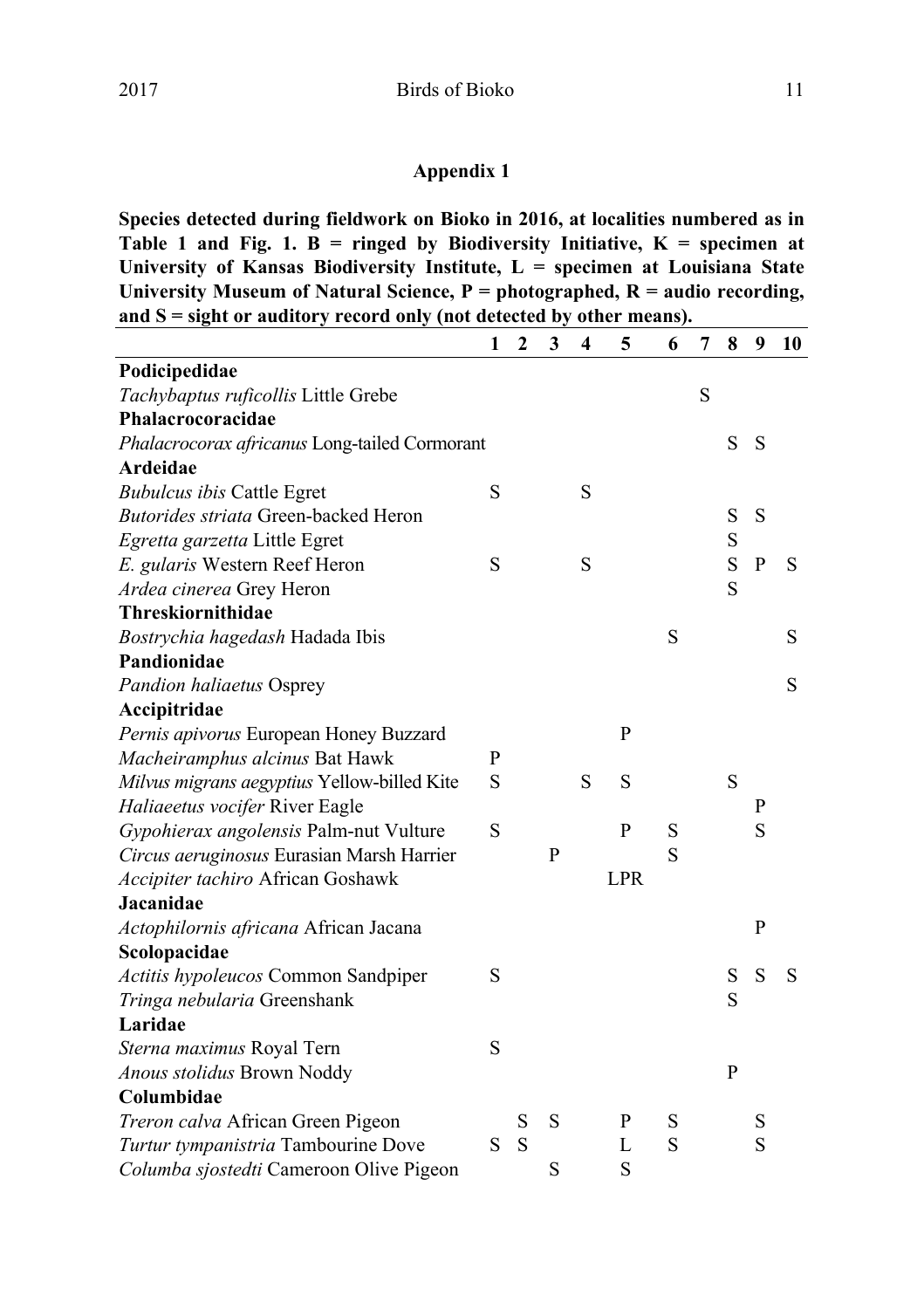|                                             | 1 | $\mathbf{2}$ | 3 | 4         | 5           | 6            | 7           | 8 | 9           | 10 |
|---------------------------------------------|---|--------------|---|-----------|-------------|--------------|-------------|---|-------------|----|
| C. livia Feral Pigeon                       | S |              |   |           |             |              |             |   |             |    |
| Aplopelia larvata Lemon Dove                |   |              | S |           |             |              |             |   |             |    |
| Streptopelia semitorquata Red-eyed Dove     | S |              |   |           | P           |              | $\mathbf S$ |   |             |    |
| Psittacidae                                 |   |              |   |           |             |              |             |   |             |    |
| Psittacus erithacus Grey Parrot             |   |              |   | S         | P           | S            | S           |   | ${\bf S}$   | S  |
| Musophagidae                                |   |              |   |           |             |              |             |   |             |    |
| Corythaeola cristata Great Blue Turaco      |   |              | S |           | S           | S            |             |   |             |    |
| Tauraco macrorhynchus Yellow-billed Turaco  |   | S            | S |           | P           | S            | $\mathbf S$ |   |             |    |
| Cuculidae                                   |   |              |   |           |             |              |             |   |             |    |
| Cuculus solitarius Red-chested Cuckoo       |   |              |   |           |             | S            |             | S | $\mathbf S$ | S  |
| Chrysococcyx cupreus Emerald Cuckoo         | S |              |   |           | S           | R            |             |   | $\rm S$     | S  |
| C. klaas Klaas's Cuckoo                     | S |              | S |           |             |              |             |   | S           |    |
| C. caprius Didric Cuckoo                    | S |              |   |           | S           |              |             |   |             |    |
| Ceuthmochares aereus Yellowbill             |   |              |   |           | S           |              |             |   |             | S  |
| Strigidae                                   |   |              |   |           |             |              |             |   |             |    |
| Bubo poensis Fraser's Eagle-Owl             |   |              |   |           | PR          | S            |             |   |             |    |
| Caprimulgidae                               |   |              |   |           |             |              |             |   |             |    |
| Caprimulgus sp.                             |   |              |   |           |             |              |             |   | L           |    |
| Apodidae                                    |   |              |   |           |             |              |             |   |             |    |
| Rhaphidura sabini Sabine's Spinetail        |   |              |   |           |             |              |             |   | ${\bf S}$   |    |
| Schoutedenapus sp.                          |   |              |   |           | P           |              |             |   |             |    |
| Cypsiurus parvus Palm Swift                 | S |              |   | S         |             |              |             |   |             |    |
| Apus sp.                                    |   |              |   |           | P           | S            |             |   | S           |    |
| A. apus Common Swift                        |   |              |   |           | S           |              |             |   |             |    |
| A. affinis Little Swift                     | S |              |   | <b>KP</b> | P           |              |             |   |             |    |
| Trogonidae                                  |   |              |   |           |             |              |             |   |             |    |
| Apaloderma vittatum Bar-tailed Trogon       |   |              |   |           |             | P            |             |   |             |    |
| Alcedinidae                                 |   |              |   |           |             |              |             |   |             |    |
| Halcyon badia Chocolate-backed Kingfisher   |   |              |   |           |             | P            |             | S |             | S  |
| H. senegalensis Woodland Kingfisher         | S |              |   |           |             |              |             |   |             | S  |
| Alcedo leucogaster White-bellied Kingfisher |   |              |   |           |             |              |             |   |             | KL |
| Coraciidae                                  |   |              |   |           |             |              |             |   |             |    |
| Eurystomus gularis Blue-throated Roller     |   |              |   |           |             | $\mathbf{P}$ |             |   |             |    |
| Lybiidae                                    |   |              |   |           |             |              |             |   |             |    |
| Pogoniulus scolopaceus Speckled Tinkerbird  |   |              |   |           | P           |              |             |   |             |    |
| P. subsulphureus Yellow-throated Tinkerbird | P |              |   |           |             |              |             | S | ${\bf S}$   | S  |
| P. bilineatus Yellow-rumped Tinkerbird      |   | S            | S |           | <b>KLPR</b> | S            |             |   |             | S  |
| Indicatoridae                               |   |              |   |           |             |              |             |   |             |    |
| Indicator exilis Least Honeyguide           |   |              |   |           |             | S            |             |   |             |    |
| Picidae                                     |   |              |   |           |             |              |             |   |             |    |
| Campethera nivosa Buff-spotted Woodpecker   |   |              |   |           |             | S            |             |   | KL          |    |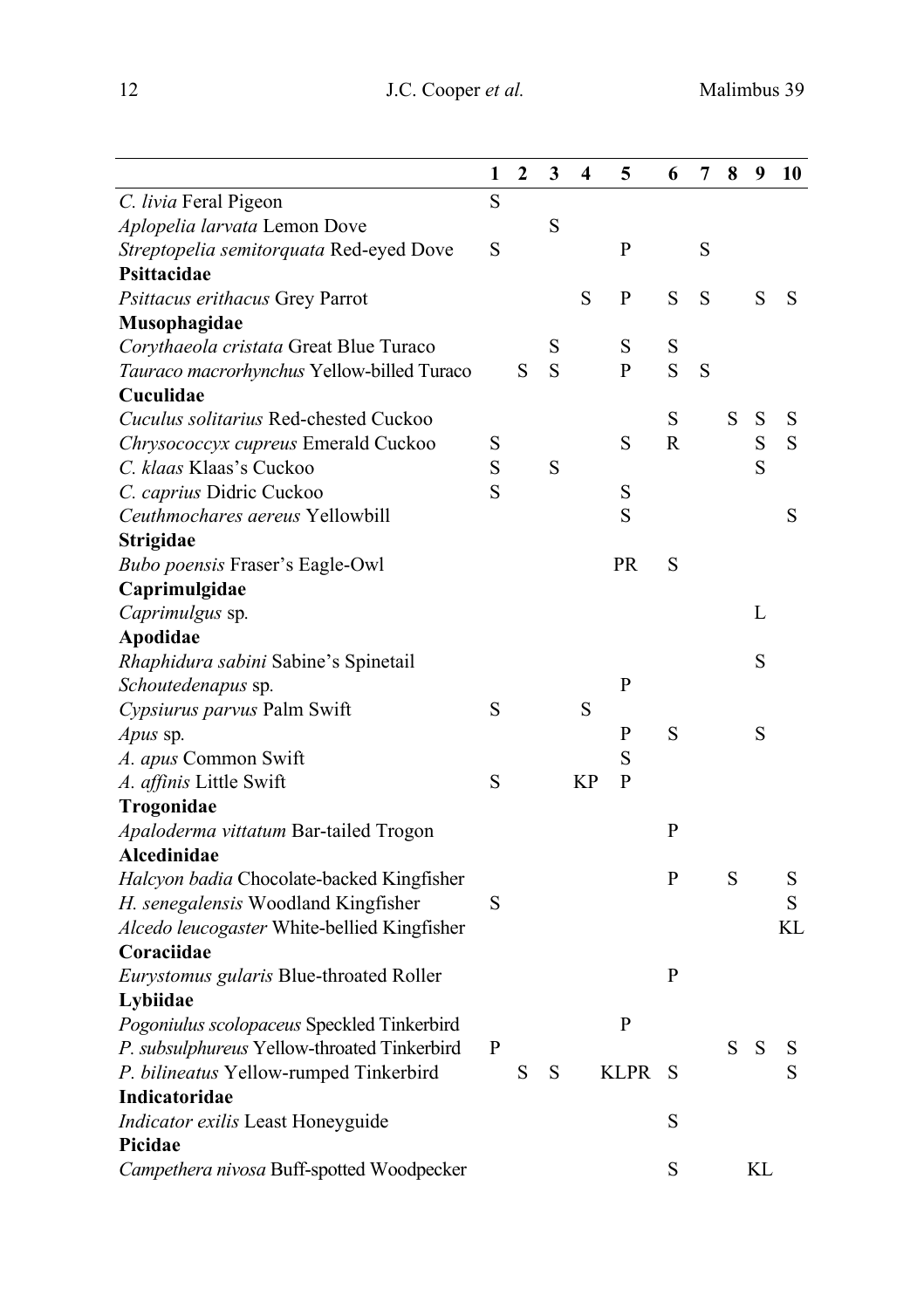|                                                | $\mathbf{2}$ | 3         | 4 | 5              | 6         | 7           | 8           | 9         | 10   |
|------------------------------------------------|--------------|-----------|---|----------------|-----------|-------------|-------------|-----------|------|
| Dendropicos elliotii Elliot's Woodpecker       |              |           |   |                |           | S           |             |           |      |
| Hirundinidae                                   |              |           |   |                |           |             |             |           |      |
| Psalidoprocne fuliginosa Mountain Saw-wing     |              | S         |   | <b>LPR</b>     | K         |             |             |           |      |
| Hirundo abyssinica Lesser Striped Swallow<br>S |              |           | P |                |           |             |             |           |      |
| H. preussi Preuss's Cliff Swallow              |              |           | P |                |           |             |             |           |      |
| H. aethiopica Ethiopian Swallow<br>P           |              |           | P |                |           |             |             | S         |      |
| H. rustica Barn Swallow                        |              |           | S |                |           |             |             | S         |      |
| Motacillidae                                   |              |           |   |                |           |             |             |           |      |
| Motacilla clara Mountain Wagtail               |              |           |   |                | S         |             |             |           | S    |
| Anthus trivialis Tree Pipit                    |              |           |   | P              |           |             |             |           |      |
| Pycnonotidae                                   |              |           |   |                |           |             |             |           |      |
| Andropadus tephrolaema                         |              |           |   |                |           |             |             |           |      |
| Western Mountain Greenbul                      | S            | S         |   | <b>KLP</b>     | S         | S           |             |           |      |
| A. virens Little Greenbul<br>S                 |              |           |   | BKL            | В         | S           | $\mathbf S$ | L         |      |
| S<br><i>A. curvirostris</i> Plain Greenbul     |              |           |   |                | S         |             |             | S         | S    |
| S<br>A. gracilirostris Slender-billed Greenbul |              |           |   |                |           |             |             |           |      |
| A. latirostris Yellow-whiskered Greenbul       | S            | S         |   | BKLR BR        |           | S           |             | S         |      |
| Phyllastrephus poensis Cameroon Olive Greenbul |              | S         |   | KLR            |           | S           |             |           |      |
| P. icterinus Icterine Greenbul                 |              |           |   |                |           |             | ${\bf S}$   | ${\bf S}$ | S    |
| Bleda notatus Lesser Bristlebill               |              |           |   | KL             | B         |             | ${\bf S}$   | L         | S    |
| Criniger calurus Red-tailed Greenbul           |              |           |   | S              | R         |             | S           |           |      |
| Turdidae                                       |              |           |   |                |           |             |             |           |      |
| Stiphrornis erythrothorax Forest Robin         |              |           |   | LK             | BK        |             | S           |           | L LK |
| Sheppardia bocagei Bocage's Akalat             |              |           |   | BKLR BR        |           | S           |             |           |      |
| Cossyphicula roberti White-bellied Robin Chat  |              |           |   | <b>KLPR BR</b> |           |             |             |           |      |
| <i>Alethe diademata</i> Fire-crested Alethe    |              |           |   | KL.            | B         |             | S           | L         | S    |
| A. poliocephala Brown-chested Alethe           |              |           |   | BKL            | <b>BS</b> |             |             |           |      |
| Neocossyphus poensis White-tailed Ant Thrush   |              |           |   | L              | B         |             | S           | L         |      |
| Stizorhina fraseri Rufous Flycatcher Thrush    |              |           |   |                | R         |             |             |           |      |
| Turdus pelios African Thrush                   |              | S         |   | <b>KLR</b>     |           |             |             |           |      |
| Sylviidae                                      |              |           |   |                |           |             |             |           |      |
| Bradypterus lopezi Evergreen-forest Warbler    |              | R         |   | S              |           | $\mathbf S$ |             |           |      |
| Acrocephalus arundinaceus Great Reed Warbler   |              |           |   |                |           | R           |             |           |      |
| Urolais epichlorus Green Longtail              |              | <b>PR</b> |   |                |           | R           |             |           |      |
| Schistolais leucopogon White-chinned Prinia    |              |           |   |                |           | S           |             |           |      |
| Apalis nigriceps Black-capped Apalis           |              |           |   | S              |           |             |             |           |      |
| S<br>A. rufogularis Buff-throated Apalis       | S            | S         |   | R              |           | S           |             |           |      |
| A. cinerea Grey Apalis                         |              |           |   | P              | S         | $\mathbf S$ |             |           |      |
| Poliolais lopezi White-tailed Warbler          |              |           |   | <b>KLR</b>     | R         | R           |             |           |      |
| Camaroptera superciliaris                      |              |           |   |                |           |             |             |           |      |
| S<br>Yellow-browed Camaroptera                 |              |           |   |                |           |             |             |           |      |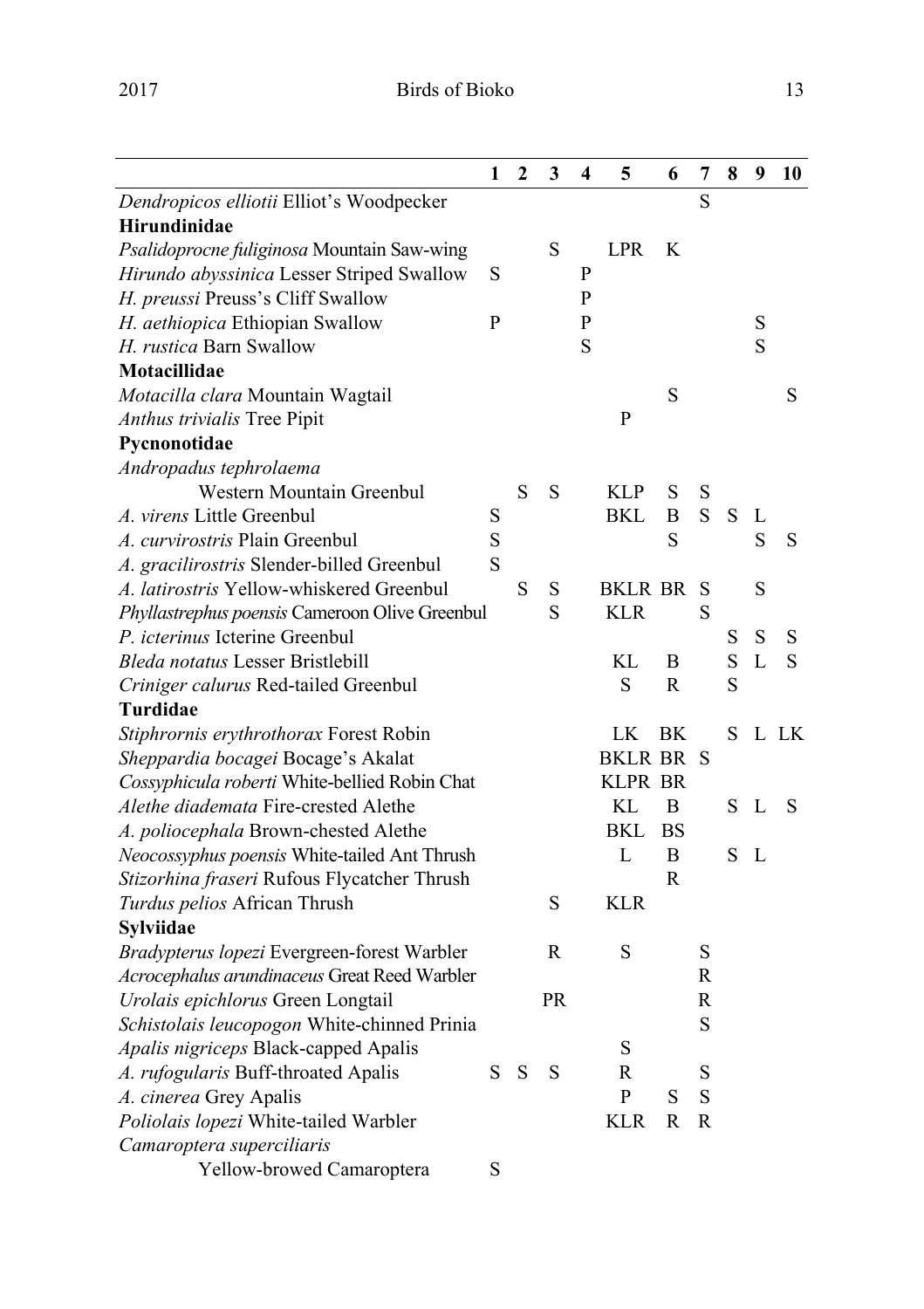|                                                      | 1 | $\boldsymbol{2}$ | 3          | 4 | 5              | 6          | 7   | 8 | 9         | 10 |
|------------------------------------------------------|---|------------------|------------|---|----------------|------------|-----|---|-----------|----|
| C. chloronota Olive-green Camaroptera                |   | S                | S          |   | <b>BKL</b>     | B          | S   |   |           |    |
| Macrosphenus flavicans Yellow Longbill               |   |                  |            |   |                | R          |     |   |           |    |
| M. concolor Grey Longbill                            |   |                  |            |   | S              | S          |     |   | ${\bf S}$ | S  |
| Eremomela badiceps Rufous-crowned Eremomela S        |   |                  |            |   |                |            |     |   |           |    |
| Phylloscopus trochilus Willow Warbler                |   |                  | P          |   | S              |            | P   |   |           |    |
| P. herberti Black-capped Woodland Warbler            |   |                  |            |   | LPR.           | S          | S   |   |           |    |
| Sylvia borin Garden Warbler                          |   |                  |            |   | S              |            |     |   |           |    |
| Hylia prasina Green Hylia                            | S | S                | S          |   | <b>KLPR BR</b> |            |     |   | S         | S  |
| Muscicapidae                                         |   |                  |            |   |                |            |     |   |           |    |
| Muscicapa adusta African Dusky Flycatcher            |   |                  | S          |   | S              |            |     |   |           |    |
| Monarchidae                                          |   |                  |            |   |                |            |     |   |           |    |
| Elminia albiventris White-bellied Crested Flycatcher |   |                  |            |   | KLR            | PR         |     |   |           |    |
| Terpsiphone rufiventer                               |   |                  |            |   |                |            |     |   |           |    |
| Red-bellied Paradise Flycatcher                      |   | S                | S          |   | BKLP BR S      |            |     | S | S         |    |
| Platysteiridae                                       |   |                  |            |   |                |            |     |   |           |    |
| Dyaphorophyia castanea Chestnut Wattle-eye           |   |                  |            |   | <b>KLPR</b>    | R          |     |   | S         | S  |
| D. chalybea Black-necked Wattle-eye                  |   |                  | S          |   | KL.            | S          |     |   |           |    |
| Batis poensis Bioko Batis                            | S |                  |            |   | <b>PR</b>      |            |     |   |           |    |
| Picathartidae                                        |   |                  |            |   |                |            |     |   |           |    |
| Picathartes oreas Grey-necked Rockfowl               |   |                  |            |   |                | P          |     |   |           |    |
| Timaliidae                                           |   |                  |            |   |                |            |     |   |           |    |
| Illadopsis rufipennis Pale-breasted Illadopsis       |   |                  |            |   | K              |            |     |   | S         |    |
| I. cleaveri Black-capped Illadopsis                  |   |                  |            |   | K              | <b>BKP</b> |     |   |           |    |
| Pseudoalcippe abyssinica African Hill Babbler        |   |                  | <b>LPR</b> |   | L              |            | PR. |   |           |    |
| Nectariniidae                                        |   |                  |            |   |                |            |     |   |           |    |
| Anthreptes rectirostris Green Sunbird                |   |                  |            |   | S              |            |     |   |           |    |
| A. seimundi Little Green Sunbird                     |   |                  |            |   | L              | BK         |     |   |           |    |
| Deleornis fraseri Fraser's Sunbird                   |   |                  |            |   |                |            |     |   | S         | S  |
| Cyanomitra cyanolaema                                |   |                  |            |   |                |            |     |   |           |    |
| Blue-throated Brown Sunbird                          |   |                  |            |   |                |            |     |   | S         |    |
| C. oritis Cameroon Sunbird                           |   |                  | S          |   | <b>KLPR</b>    |            | S   |   |           |    |
| C. obscura Western Olive Sunbird                     | S | S                |            |   | BKL            | B          | S   | S | L         |    |
| Chalcomitra rubescens Green-throated Sunbird         | S |                  |            |   |                |            |     |   | S         |    |
| Hedydipna collaris Collared Sunbird                  | S |                  |            |   | P              | S          |     | S |           | S  |
| Cinnyris chloropygius Olive-bellied Sunbird          | S | ${\bf S}$        | S          |   | K              |            |     |   | S         |    |
| C. minullus Tiny Sunbird                             | S |                  |            |   | <b>PR</b>      |            |     | S |           |    |
| C. reichenowi Northern Double-collared Sunbird       |   |                  | S LPR      |   | BKLPR B        |            | S   |   |           |    |
| C. ursulae Ursula's Sunbird                          |   |                  |            |   |                | S          | S   |   |           |    |
| Zosteropidae                                         |   |                  |            |   |                |            |     |   |           |    |
| Zosterops senegalensis Yellow White-eye              |   |                  |            |   | <b>KLPR</b>    | S          | S   |   |           |    |
| Speirops brunneus Fernando Po Speirops               |   |                  | LPR        |   |                |            |     |   |           |    |